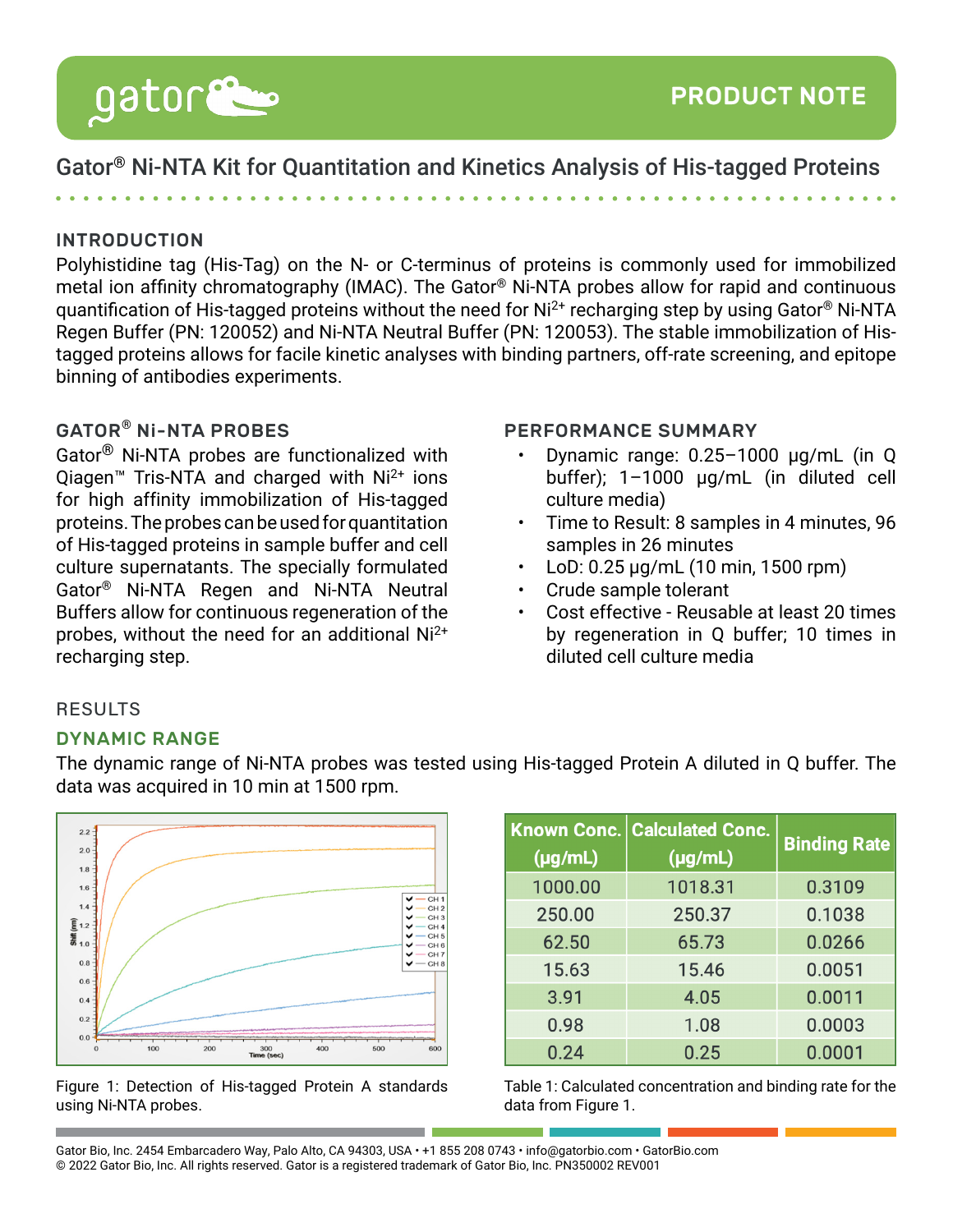

gator

# Gator® Ni-NTA Kit for Quantitation and Kinetics Analysis of His-tagged Proteins

### **Quantitation**

Figure 2 shows the quantitation performance after 20 regenerations from the detection of same concentration of His-tagged Protein A using Ni-NTA probes. No loss in binding rate observed even after 20 regenerations.



Figure 2: Binding rate results through 20 regeneration cycles from the detection of His-tagged Protein A using Ni-NTA probes.

## REGENERATION PERFORMANCE

### Kinetics

Similar kinetics parameters  $(k_{on}, k_{off}, K_D)$  of the binding between His-tagged CD64 with human IgG were obtained following 10 regeneration cycles.

|                | $k_{off}(1/s)$ | $k_{on}$ (1/Ms) | $K_D(M)$ |
|----------------|----------------|-----------------|----------|
| 1              | 2.54E-04       | 1.39E+04        | 1.83E-08 |
| $\overline{2}$ | 3.34E-04       | $2.25E + 04$    | 1.48E-08 |
| 3              | 3.25E-04       | 1.39E+04        | 2.34E-08 |
| 4              | 2.78E-04       | 2.00E+04        | 1.39E-08 |
| 5              | 3.05E-04       | 1.78E+04        | 1.71E-08 |
| 6              | 2.72E-04       | $1.66E + 04$    | 1.64E-08 |
| 7              | 2.58E-04       | 1.59E+04        | 1.62E-08 |
| 8              | 2.68E-04       | 1.48E+04        | 1.81E-08 |
| 9              | 2.90E-04       | 1.78E+04        | 1.63E-08 |
| 10             | 3.04E-04       | 2.17E+04        | 1.40E-08 |

Table 2: Kinetics results for the interaction between His-tagged CD64 with human IgG using Ni-NTA probes through 10 regenerations from Figure 3.



Figure 3: Kinetics interaction between His-tagged CD64 with human IgG through 10 regenerations.